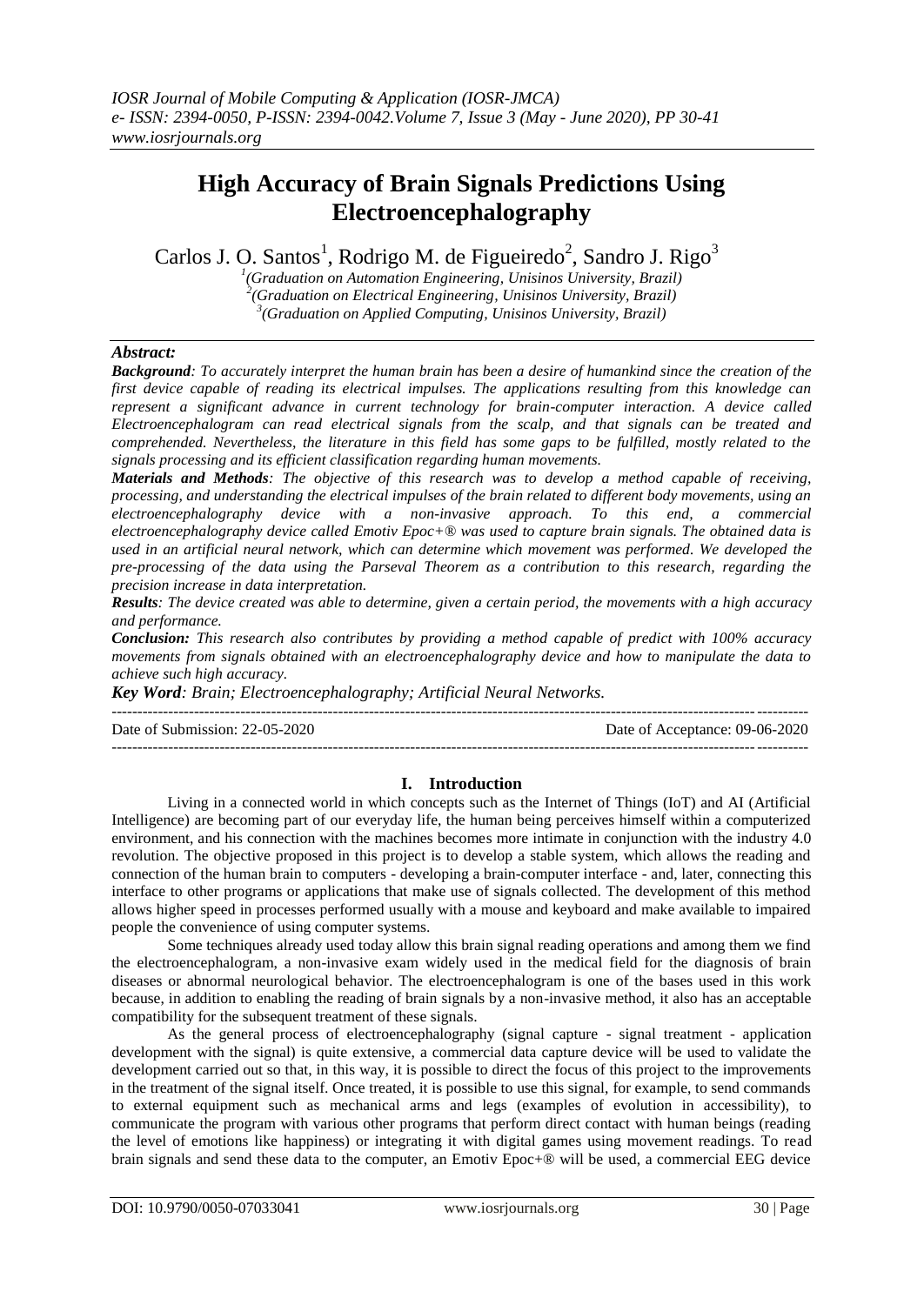which consists of electrodes connected to the scalp to capture electrical signals from the brain and these signals will be sent to the computer, which will receive this data, and enable the development of diverse applications.

The research was conducted entirely with open source tools such as the programming language Python and the ScikitLearn programming library. This contributes to the construction and sharing of a method to predict data using an artificial neural network (ANN) with high accuracy. The data read from the brain is manipulated with various methods which are capable to adjust it to a better format, resulting in better predictions from the ANN. This is regarded as the main contribution of this research. The device used during the data acquisition is portable and its specifications fit very well the objective presented.

The rest of this paper is organized as follows. During section 2, called Background, basic concepts necessary to contextualize the phenomena involved in the development of this project will be presented, besides other projects with related subjects. In section 3, called Methodology, the steps developed will be presented with diagrams and descriptions of the proposed system. In section 4, steps taken to validate this system, together with the experiments carried out, are presented, providing an analysis of what objectives have been achieved. Finally, chapter 5 will contain the conclusions and the feasibility analysis, along with future works indication.

## **II. Material And Methods**

The method known as electroencephalography (EEG) consists of measurements of the electrical functions of the human brain performed by means of electrodes, which may be intracranial, implanting the electrodes surgically in the skull - a method called invasive -, or extracranial, placing these electrodes on the scalp - method called non-invasive -.Thus, it is characterized as a graphic visualization of a potential difference between two points in the brain, after some time (TATUM, 2014). Zeyu et al. (2018) explains that the electroencephalogram is an electrical signal generated in the cerebral cortex or on the surface of the scalp considered weak and of low amplitude and, therefore, difficult to obtain.

#### **Nervous System**

The cerebral cortex is part of the Central Nervous System (CNS) - the focus of brain signal uptake in this work - and it consists of two parts of the human nervous system, the brain and the spinal cord. The brain is located inside the skull and is subdivided into 3 parts: the brain, the cerebellum and the brain stem. The spinal cord is responsible for the diversification of signals from the muscles, joints and skin to the brain and vice versa. It is connected to the brain stem and the human peripheral nervous system. The Peripheral Nervous System (PNS) is another part of the human nervous system, acting in the transport of information from the muscles and glands in the human body to the central nervous system and vice versa. The central nervous system receives this information, analyzes it and performs actions based on these analyzes (BEAR, 2017).

To execute a movement, several regions of the human brain are activated, requiring an interaction between the control of sensations captured by the sensors and the coordination of the muscles that will perform the movement. These impulses are conducted by neurons, individual cells capable of transferring the necessary electrical potentials throughout the body. The transport of the necessary data for the body structures is characterized by the load generated traversing this structure until reaching its ends, certain axonal terminals. These terminals have several branches and in them the electrical signal that traversed the axon is converted into a chemical signal, being transmitted to another neuron via its dendrite and later transformed again into an electrical signal in a process called synapse. The dendrites receive several of these synapses, so in this way, if we use the axon analogy as the neuron's conducting wires, we can also use the analogy that the dendrites are the "antennas", receiving the signals that arrive at a neuron coming from another neuron and thus propagating information. Multiple neuron dendrites and axons form the nerve, identified as the major conductor of electrical signals throughout the body (BEAR, 2017).

The process of creating electrical signals involves electrical reactions generated when electrical charges move through the nervous system. For these signals to be captured and treated by the computer, it is necessary that there are a considerable duration and amplitude and, thus, the EEG shows the continuous change of tension between different places of the scalp comparing the signals captured in the electrodes (TATUM, 2014). The selected electrodes are arranged in regions of the brain (anterior and posterior, left and right) and signals with an amplitude of few microvolts are detected. The output of these measurements forms parallel plots showing the voltage changes between these electrodes. These variations occur when currents flow in the cerebral cortex and generate tension since neuron dendrites are excited by this movement of electrical currents and the EEG, in relation to the biological issues of the central nervous system, measures these variations that occur just below the end of the skull (BEAR, 2017).

For potential differences to be detected, thousands of electrical contributions from neurons must be added, since, as the electrodes are placed on the skull, these signals need to pass through layers of tissue, fluids, bones and skin. Thus, the EEG has the limitation of better capturing signals that occur in the same periods of time: when several neurons are excited in similar periods, the generated signals add up and are captured.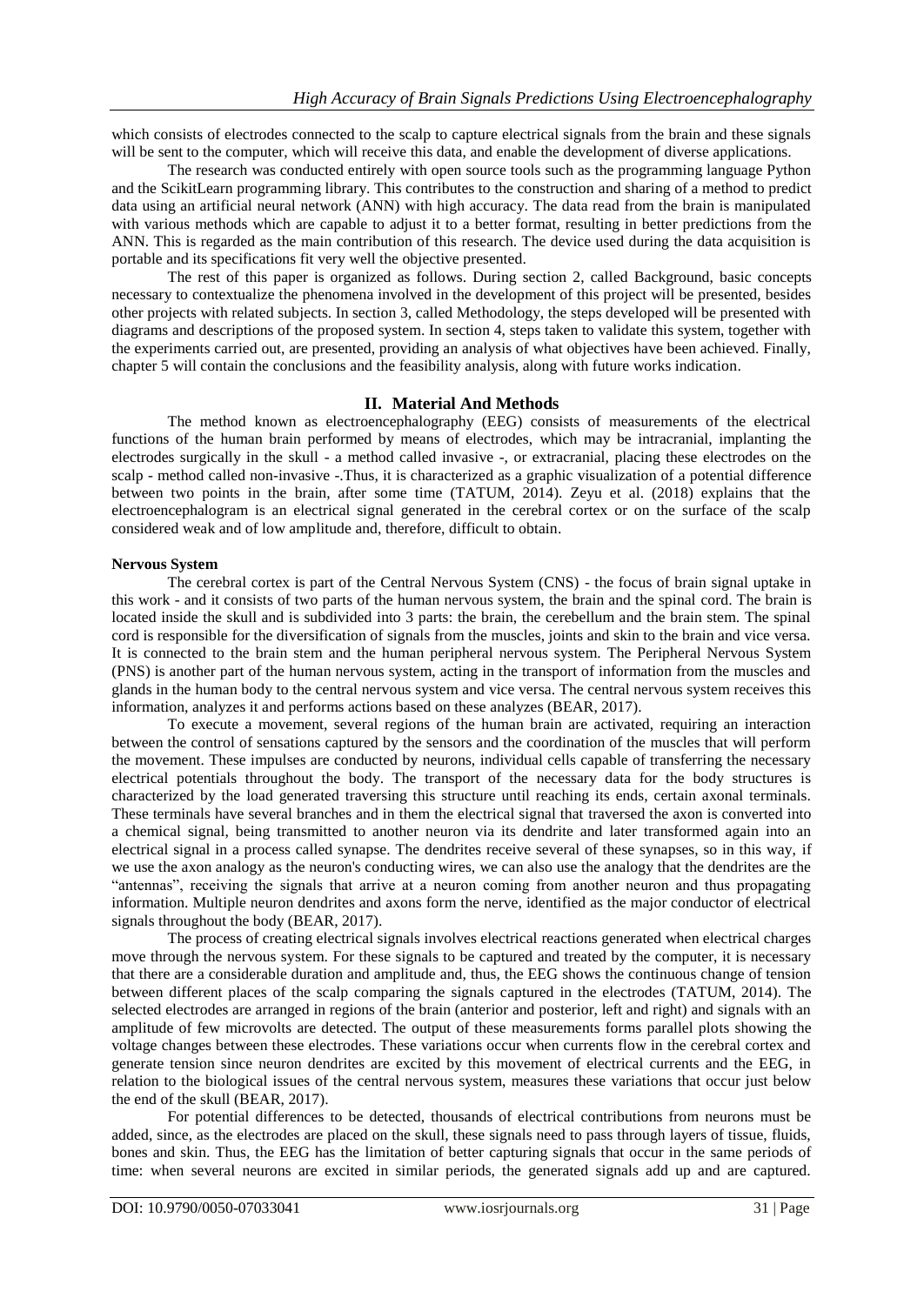However, when several neurons are excited at different times, the signals end up being small and irregular, and cannot be properly captured, thus indicating that the moment when the activity occurs is an important factor in this reading because it directly influences the amplitude of the electrical signal. For two signals that activate the same number of neurons, for example, different readings may occur, depending on their interaction with the time of occurrence. These singularities during the measurement of electrical signals influence the electroencephalogram, the method of collecting these data (BEAR, 2017).

## **Electroencephalogram**

The practice known as electroencephalography (EEG) is an evolution in medical engineering that has been commonly used since 1970, when the methods used were being discovered and two cameras were used on a split screen: one to capture EEG results with their waveforms and the other to monitor the patient. EEG is widely used for medical research and verification of the existence or not of mental illnesses, but it can also be used to obtain brain waves, that is, the functions that the brain generates, mentioned above. These brain waves are divided into five categories according to their frequency, which are:

- Delta, for values less than 4 Hz;
- Theta, for values between 4 and 7 Hz;
- Alpha, for values between 8 and 11 Hz;
- Beta, for values between 12 and 36 Hz;
- Gamma, for values bigger than 36 Hz.

Different states related to the human mind are related to different types of brain waves (RAMDINMAWII, MITTAL, 2017). These signals are obtained according to a standard positioning of the electrodes on the scalp, which is essential to avoid repetition in obtaining the necessary data on the EEG. The 10-20 international system is the most widely used positioning method, based on obtaining anatomical points distributed on the scalp, as shown in Figure 1 (SONG et al., 2018).

**Figure no 1:** Positioning according to the international 10-20 system.



#### **EEG Equipment**

This section will present commercial products that can be used in the electroencephalogram application. The study of this product's details contributes to this research allowing us to know better the specifications of the products available on the market. Thus, a comparison between them is valid to visualize the data in a succinct and easy to understand way. Table 1 shows this comparison and the values considered for this study. The table relates the product with positive and negative aspects, together with the perceived main differential.

| Device                           | Positive Aspect                 | Negative Aspect                          | Differential               |
|----------------------------------|---------------------------------|------------------------------------------|----------------------------|
| Emotiv Epoc+ <sup>®</sup>        | Portable for application        | High market price                        | Autonomy of up to 12 h     |
| Mark IV <sup>®</sup>             | Open programming in codes       | High market price                        | Reading up to 35 positions |
| MCScap Clinic <sup>®</sup>       | Low price                       | Simple structure                         | Various sizes              |
| EEG WaveGuard <sup>®</sup>       | Quick application with labeling | High market price                        | Use of up to 251 channels  |
| Electrodes Pray Med <sup>®</sup> | Copper wire core                | Expensive materials like gold and silver | Labeling colors for cables |
| Electrodes disco                 | Low price                       | Less durable                             | Up to $1.5m$               |
|                                  |                                 |                                          |                            |

**Table no 1:** Comparison of the devices studied.

DOI: 10.9790/0050-07033041 www.iosrjournals.org 32 | Page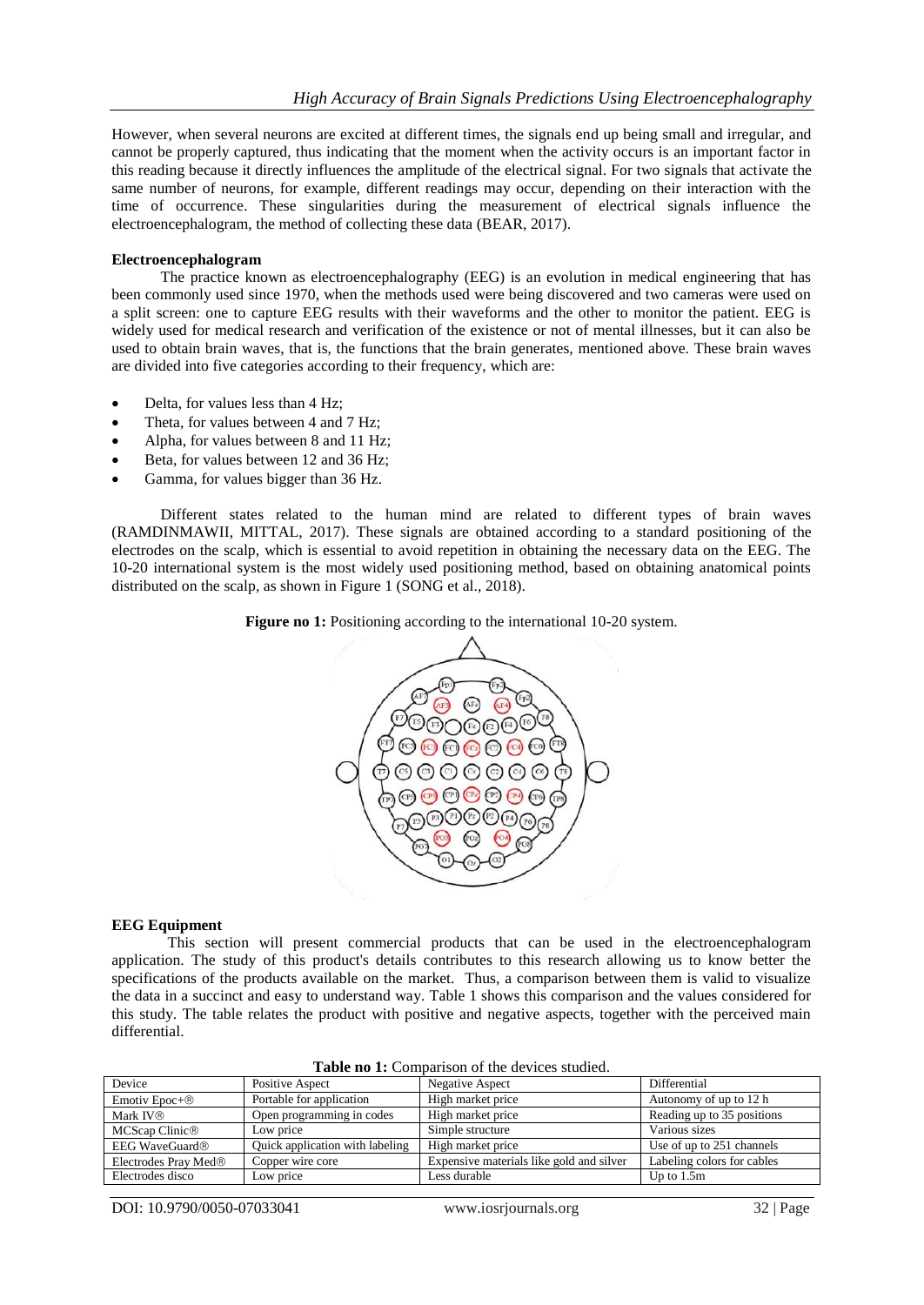| C®<br>RК<br>$P \Delta$ | own<br>. amplifier<br>Has                  | wires<br>portable<br>Less<br>'n٦.<br>1ts       | organized<br>and<br>Easy<br>connection<br>. OF |
|------------------------|--------------------------------------------|------------------------------------------------|------------------------------------------------|
| /ErGE®<br>$\mathbf{r}$ | purposes<br>Valuable<br>: research<br>TOT. | High<br>interference<br>ele<br>.omag<br>21 I C | and µ<br>Data 1<br>order of mV<br>1n<br>the    |

With the data collected, we could verify opportunities with the current technologies for the construction of devices in the area of electroencephalography.

#### **Related Work**

In this section, other projects that have similar themes to this one will be presented. As the focus here will be on signal processing, most of the works commented on will also be in this segment, but complementary works that address capturing signals and focus on specific development of will be covered too.

The signals obtained during the application of an electroencephalogram are typically weak, being less than 100 μV and, in most cases, the equipment for collecting these data is large and difficult to operate. The project by Zeyu et al. (ZEYU et al. 2018) focuses on developing a simple EEG acquisition system with characteristics of being configurable, portable and with less energy consumption than those normally used. For this, the first characteristic of a normal EEG addressed for simplification was the design of the electrodes because, in standard exams, the application of thermal pastes by doctors on patients is necessary, which results in a long time. In this project, electrodes with porous material and with water absorption at the end were used, which facilitates the capture of electrical signals. In addition, a gold structure (meaning high conductivity) and a protective cap are added to these electrodes in order to obtain the best possible signal resolution (ZEYU et al. 2018).

The conclusion expressed by the developers was that, despite presenting problems with the electrodes created in relation to their durability, the signals read are acceptable and, as this product has characteristics of low energy consumption and portability, it can be applied in other areas of the medicine such as electrocardiogram and electromyography exams, also of great importance for identifying problems related to human health (ZEYU et al., 2018).

One of the possible applications for using the signals treated in this project is virtual reality: systems that can be applied for the detection, prevention and treatment of mental illnesses, and this is the focus of the work developed by Horvat et al. (2018). During this development, a commercial device was used to capture the three-dimensional space around the user and detect the movements performed during its use. In addition, movements of the headset itself are considered during its rendering, so that it is possible to simulate the movement of the user's head and move the camera within the virtual reality simulation.

With this project it was possible to recognize the feasibility of using the electroencephalogram in virtual reality in detecting emotions, for example. Portable commercial devices such as the presented can be reconciled to obtain acceptable and stable results, although not comparable to those obtained in laboratory devices, since simple movements such as discomfort due to using a device can also influence the measurements performed (HORVAT et al., 2018).

The EEG system, as a human-machine interface, aims to develop applications, for example, for people with brain problems, whether for voice control, movements or external prostheses. The project presented here aims to develop a human-machine interface based on electroencephalography and verify that, depending on the movement and speed of the eyes, different waves can be read. In addition, this developed interface should be fast, simple and with the possibility of being applied to real devices (MALEKI, MANSHOURI, KAYIKÇIOĞLU, 2018).

With the objective of producing a non-invasive, fast, simple and asynchronous method of humanmachine interface for reading EEG signals, the project mentions, as possible applications, moving a wheelchair or driving a car, decreasing the negative effect of brain diseases (MALEKI, MANSHOURI, KAYIKÇIOĞLU, 2018).

According to Ramdinmawii and Mittal (2017), the human brain is a complex network of nerve cells with different connections and the communication between this large network is given by electrical signals called brain waves. These signals can be captured by an electroencephalogram device and divided into five main frequencies: Delta (<4 Hz), Theta (4 to 7 Hz), Alpha (8 to 12 Hz), Beta (12 to 36 Hz) and Gamma ( $>$  36 Hz), and certain human behaviors reflect different frequencies within the ranges seen above. For the study seen here, the behavior of music in brain waves will be studied with differentiation between genders, thus verifying the brain's response to each of these.

In the project developed by Chen, Gao and Wang (2016), the objective is to identify human emotions using signals read on an EEG, in addition to peripheral signals. The union of these two capture methods becomes a tool for recognizing emotions, using the verified data to compare with patterns and obtain human states as a result. For peripheral signals, electro-oculography, electromyography, electrocardiogram, skin responses and temperature, breath measurements and, finally, plethysmograph signals were used. For the EEG signals, the data obtained with a passband filter with a lower cutoff frequency of 0.3 Hz and a higher cutoff frequency of 45 Hz were processed and, later, these obtained frequencies were separated into Theta, Alpha, Beta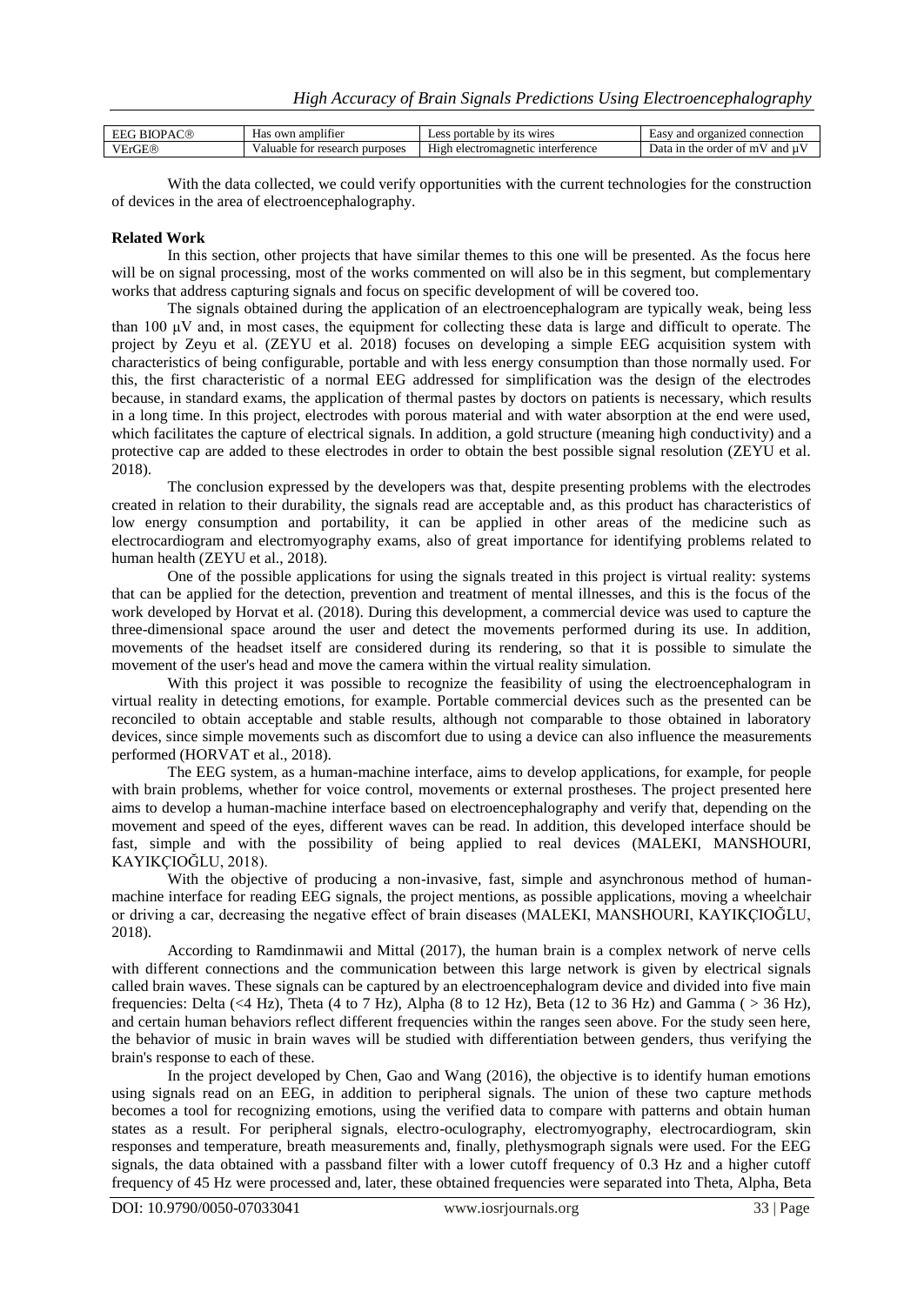categories. and Gamma. Thus, the data read in two groups of experiments was joined while watching videos for stimulation. At the end of their project, the authors compare their results with other measurements made in related works, concluding that the method of joining several peripheral measurements with the electroencephalogram results in outputs consistent with the verified emotions.

| Authors                                 | Area                                               | Description                                                                                                                                                                                                       |
|-----------------------------------------|----------------------------------------------------|-------------------------------------------------------------------------------------------------------------------------------------------------------------------------------------------------------------------|
| ZEYU et al. 2018                        | Simple EEG acquisition                             | Low cost device equipment with good configuration and low                                                                                                                                                         |
|                                         |                                                    | energy usage                                                                                                                                                                                                      |
| HORVAT et al., 2018                     | Capture three-dimensional space<br>around user     | Usage of a commercial device combined with considering head<br>movements on virtual reality                                                                                                                       |
| MALEKI, MANSHOURI,<br>KAYIKCIOĞLU, 2018 | Human-machine interface to detect<br>eye movements | Fast and simple project to capture different waves depending on<br>the eye's movement and speed                                                                                                                   |
| RAMDINMAWII, MITTAL,<br>2017            | Music in brain waves                               | Capture different brain waves according to the music user is<br>listening                                                                                                                                         |
| CHEN, GAO, WANG, 2016                   | Identify human emotions                            | Combine EEG with several other methods (electro-oculography,<br>electromyography, electrocardiogram, skin responses and<br>temperature, breath measurements and plethysmograph signals)<br>to understand emotions |

**Table no 2:** Comparison of the related work studied.

During the next chapter, the methodology used to achieve this research objectives will be presented.

#### **Methodology**

In this methodology section, we present the procedures that were performed, the descriptions of each step and how, technically, these steps were connected. In addition, the instruments used were determined according to their capacity and compatibility with the characteristics required in the project.

An overview of the steps adopted can be seen in Figure 2, showing a complete flowchart with the steps contemplated in the project. The first action in this process is the capture of electrical signals. In this stage, a commercial equipment was used and the signals that will be later treated were obtained. The second stage includes the initial part of the treatment of these signals on the computer, receiving the signals from the EEG device, converting and reading the signals to direct them to the next stage, in which the final treatment was carried out. These steps on the computer were developed in a programming environment with the Python language, used to create an application to transform the signals making them suitable for training an artificial neural network that will learn the movements and later present predictions according to test data. Finally, the last step contemplates the comparison of these data provided by the artificial neural network with the data carried out in the practical experiment, making it possible to carry out an analysis of precision and reliability of the results obtained. In this step, the accuracy of the network can be viewed and analyzed on the computer screen, indicating the direction of movement and informing the accuracy of the test performed, enabling the user to define whether the training of the neural network was satisfactory.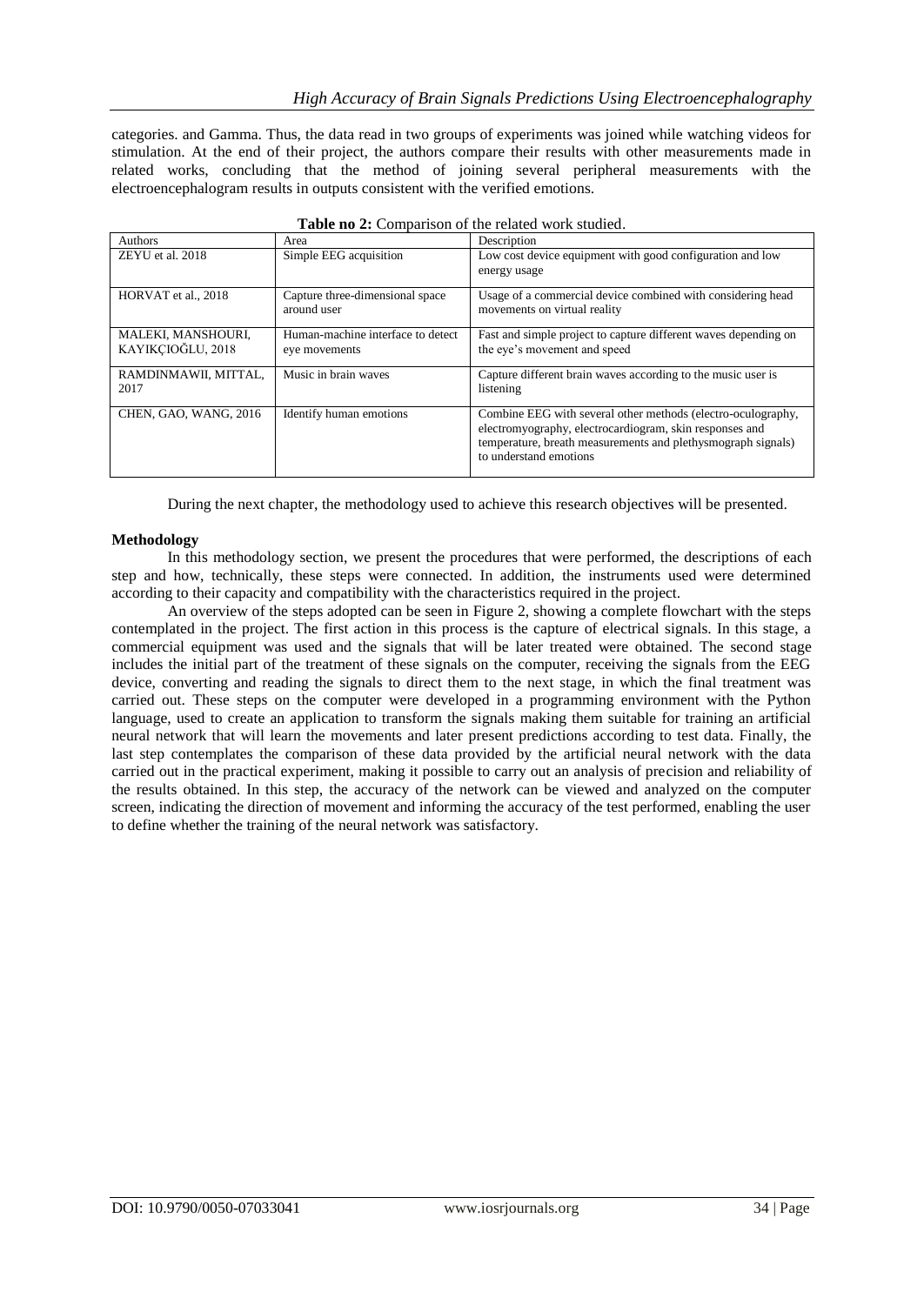

## **Figure no 2:** Project flowchart.

In the flowchart, we can see the steps described in the block diagram and an adjustment step, to determine the parameters of the neural network and ensure that the variables used to treat the data contribute to a high precision in the network predictions.

#### **Signal capture with EEG device**

To carry out the first stage of the project, that is, to capture electrical signals on the scalp, the equipment used has the characteristics of an item mentioned in the equipment research, the Emotic Epoc+®. An image of this equipment available for purchase by the manufacturer Emotiv<sup>®</sup> can be seen in Figure 3.

**Figure no 3:** Emotiv Epoc +® EEG device used.



This component has as its main premise an easy use and configuration with professional results. Its main characteristics can be verified below (EPOC, 2018).

- 14 monitored channels;
- Quick setup, between 3 to 5 minutes;
- Salt-based sensors, making the use of conductive gel unnecessary;
- Wireless connection;
- Portable with battery up to 12 hours;
- 9 motion sensors to detect different head movements.

As can be seen in Table 2, it has 14 channels for reading the scalp, in addition to two reference channels. These channels are classified according to the international 10-20 system (SONG et al., 2018).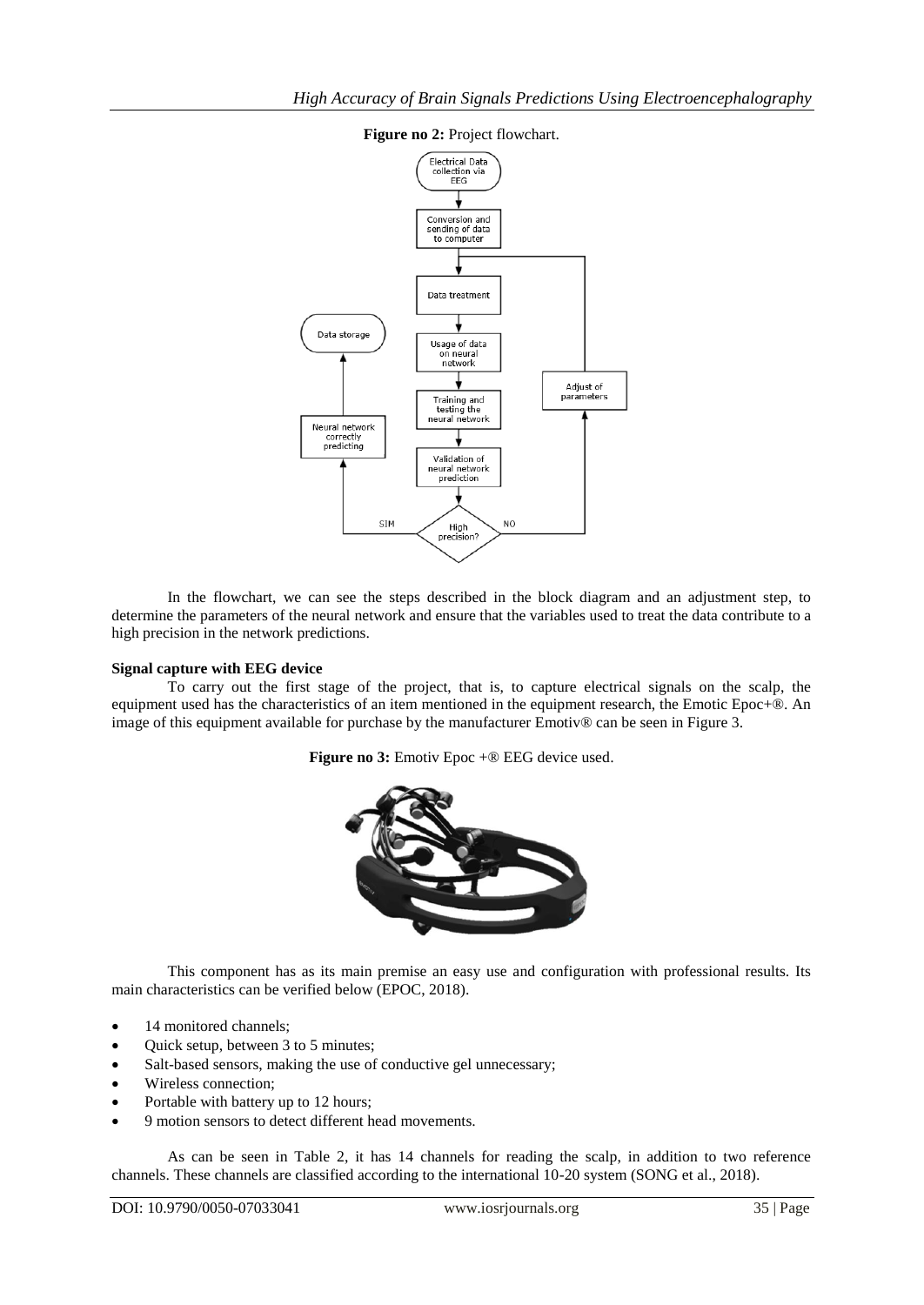| Table no 3: Classification of EEG cap. |                 |  |  |  |  |  |
|----------------------------------------|-----------------|--|--|--|--|--|
| Channel                                | Position        |  |  |  |  |  |
| 1                                      | AF3             |  |  |  |  |  |
| $\overline{2}$                         | F7              |  |  |  |  |  |
| 3                                      | F3              |  |  |  |  |  |
| 4                                      | FC5             |  |  |  |  |  |
| 5                                      | T7              |  |  |  |  |  |
| 6                                      | P7              |  |  |  |  |  |
| 7                                      | O <sub>1</sub>  |  |  |  |  |  |
| 8                                      | O <sub>2</sub>  |  |  |  |  |  |
| 9                                      | P8              |  |  |  |  |  |
| 10                                     | T <sub>8</sub>  |  |  |  |  |  |
| 11                                     | FC <sub>6</sub> |  |  |  |  |  |
| 12                                     | F4              |  |  |  |  |  |
| 13                                     | F8              |  |  |  |  |  |
| 14                                     | AF4             |  |  |  |  |  |
| Ref1                                   | P3              |  |  |  |  |  |
| Ref <sub>2</sub>                       | P <sub>4</sub>  |  |  |  |  |  |

At the time of data acquisition, the equipment was mounted on the head of a voluntary for this project and quickly configured, following the equipment's characteristics. For the measurements, four movements were used: move the arms to the right, to the left, up and down, as shown in Table 3.

| Table no 4: Measurements performed. |
|-------------------------------------|
|-------------------------------------|

| Measurement | Movement performed          | Time and topology                                                                             |
|-------------|-----------------------------|-----------------------------------------------------------------------------------------------|
|             | Move your arms to the right | Movement performed for 10 seconds, moving your arms and<br>returning to the center repeatedly |
|             | Move your arms to the left  | Movement performed for 10 seconds, moving your arms and<br>returning to the center repeatedly |
|             | Move your arms up           | Movement performed for 10 seconds, moving your arms and<br>returning to the center repeatedly |
|             | Move your arms down         | Movement performed for 10 seconds, moving your arms and<br>returning to the center repeatedly |

After collecting the data, a new step was necessary: converting this data into files that can be accessed by the program that was developed. In the next session, the details of this conversion are presented according to the characteristics of the used electroencephalogram device.

#### **Conversion of acquired signals**

The conversion of the signals acquired during the measurements is carried out by Emotiv Epoc+®. To read the signals captured by the EEG during the experiments performed for data collection, the Cortex® software, API developed by Emotiv®, was used. In this software it is possible to check the variation of the 14 channels in real time, which allows a quick configuration and the guarantee that the signals are not being influenced by external factors such as magnetic fields existing in the measurement room, for example. An outline of the features available in this software can be seen in Figure 4, which details options such as use in the cloud, facial expression tool and mental command tool.

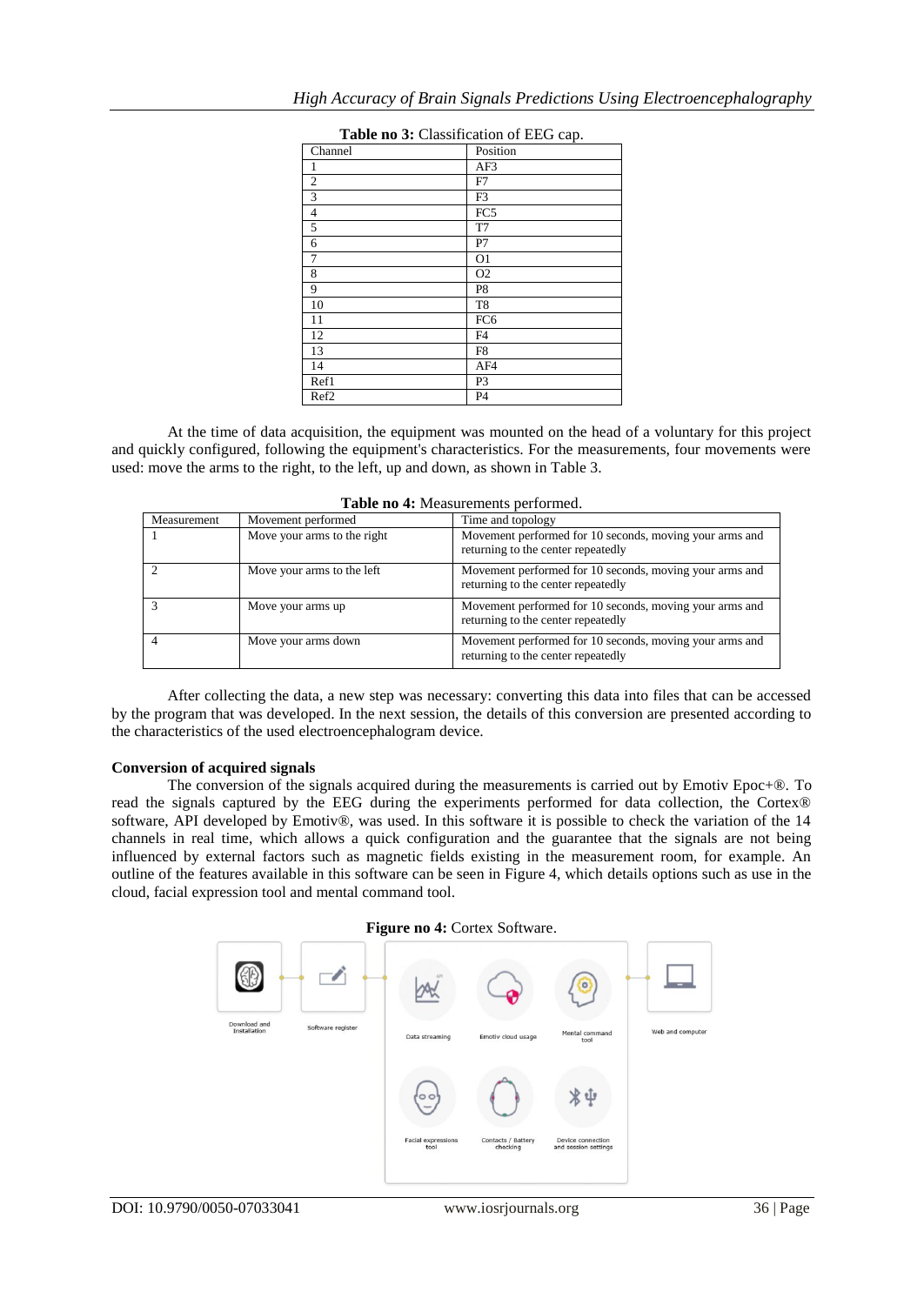A monitoring window was created while the movements were executed for 10 seconds. After taking the 4 different measurements, the output provided by the program was cataloged according to the handled side, exported in CSV data format and shared with those involved in data collection. This data export was performed directly in the program, since the EEG device is connected to the computer via wireless network, as detailed in its specifications. These data then served as a basis for the program developed and for the training of the neural network that should predict the movements.

#### **Data processing**

After the stage of data collection and separation, some techniques were implemented so that these data were in the necessary format to serve as an input to the artificial neural network used. We can see which procedures were used in the diagram in Figure 5, which illustrates the steps taken during the treatment of the acquired information. First, the reading of the pre-treated data (that is, the files obtained directly from the Cortex program, generated in CSV format) was performed, storing the information in an internal data frame. After that, a parameterizable window with a value of 1000 was created so that with this window it was possible to detect peaks in the input data. The data were then divided into ranges of 1000 samples, according to the parameterized size, and in these data the Parseval Theorem was applied (IWASAKI, 2020).

**Figure no 5:** Block diagram of the data processing step.



To better identify the system's peaks, Parseval's theorem was used. This theorem says that the total energy of a system, in a wave form and throughout the time of observation, is equal to the total energy of the Fourier transform of the same system, adding all its components. To apply the Parseval Theorem to the data, the sum function of the Numpy library was used, raising all the values of the window to the square and adding to find a result, in terms of power, for the parameterized window. In addition, the median of 1000 values were calculated, and this was subtracted from the power value found. This made it possible that unnecessary data in the signal worked were eliminated, focusing only on the peaks, part that is essential for a good training of the artificial neural network.

This process was performed for all input data, resulting in a new data set that was again exported to files in XLSX format. This time, the files were exported individually, that is, each of the 14 channels generated a file and this was repeated for the 4 directions measured in this project. With the data ready, the matplotlib library was used to generate a graph, comparing the data in potency (when applying Parseval's theorem) and the data without the median. An example of these graphs can be seen in Figure 6, where in the data without median the peaks are more evident and consequently more suitable for the next stage of training the neural network.



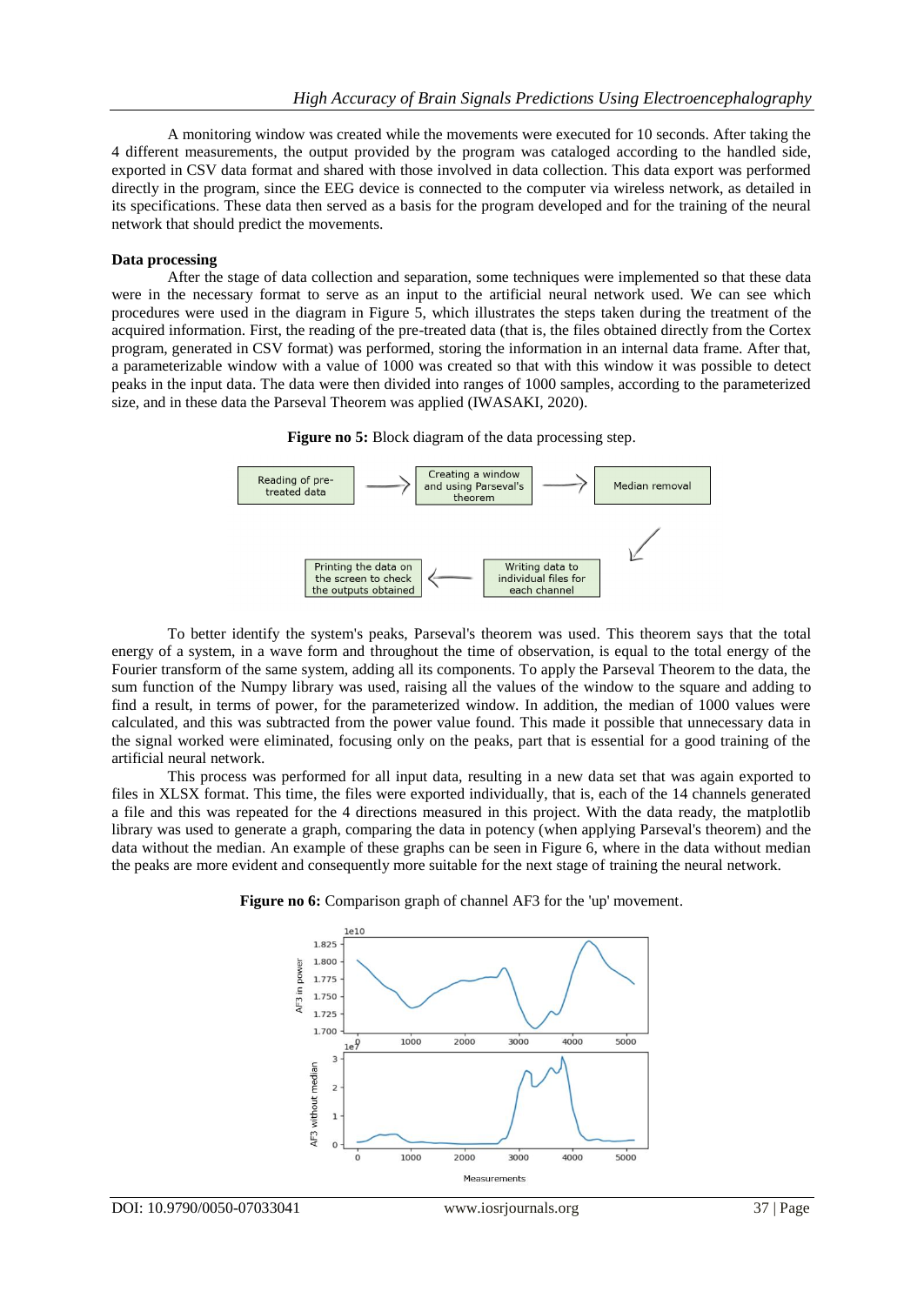

**Figure no 7:** Comparison graph of channel O1 to the 'right' side.

In addition, the treatment of the data enabled a comparison between the channels from a correlation point of view: it was possible that some of the channels had a high correlation with each other (for this project, the value of 85% was defined as the limit). If there were cases where two channels were above this correlation limit, one of these channels would be disregarded, since they would have the same information to train the neural network. However, during the tests performed, there were no cases of correlations above the limit.

#### **MLPClassifier neural network training**

After processing the data, the stage of construction of the neural network that should predict the movements is necessary. For this, the Scikit Learn library was used because it contains several tools for data modeling and because it contains a ready-made artificial neural network, the MLPClassifier. This network was then trained according to the steps obtained in the previous steps, identifying parameters to present predictions later. In this step, the steps highlighted in the diagram in Figure 8 were developed.





According to the diagram, the first action for training the network was to read the data previously treated, these being individual for each of the 14 available channels. These data were then transferred to internal variables, where they could be manipulated with the Scikitlearn library. Using the function train\_test\_split from this library, these data were separated into two sets: the first, containing 20% of the available information, became a set for testing the neural network. The second, containing the remaining 80% of the information, will be used for training. The data from all 14 channels and all directions were merged to perform these steps, since the network must receive data from any direction, understand and predict the informed direction.

With the data ready, the artificial neural network was trained. The amount of three layers were used, containing 30, 20 and 10 levels each, in addition to a maximum of 500 iterations. These layers received this configuration according to a pattern exposed in the experiments performed. Initially, the value used was 10 levels per layer, but after several tests the new value proved to be much more effective for the neural network. The data captured by the EEG served as an input, as well as an additional column indicating the respective direction to each of the measured sides. On figure 9, data from the obtained channels is presented after the processing performed.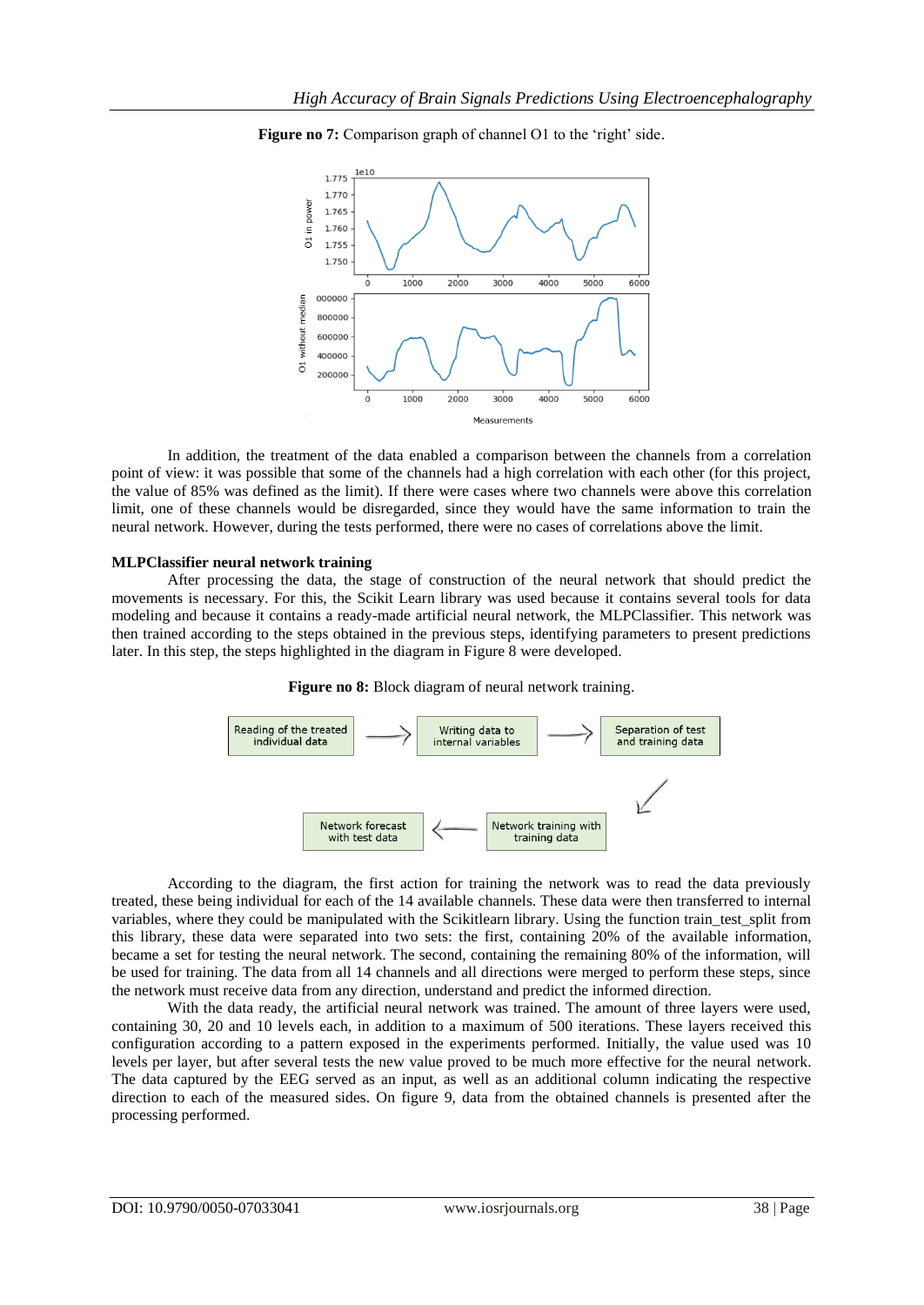| A1             |                | $-1$     | $X \vee$               | fx             |                                                                                                                               |    |                         |    |                                                                                          |    |                |                                                         |                                    |                           |                  |
|----------------|----------------|----------|------------------------|----------------|-------------------------------------------------------------------------------------------------------------------------------|----|-------------------------|----|------------------------------------------------------------------------------------------|----|----------------|---------------------------------------------------------|------------------------------------|---------------------------|------------------|
|                |                |          |                        |                |                                                                                                                               |    |                         |    |                                                                                          |    |                |                                                         |                                    |                           |                  |
|                | $\mathsf{A}$   | B        | C                      | D              | Ε                                                                                                                             | F  | G                       | н  |                                                                                          |    | K              |                                                         | M                                  | N                         | $\circ$          |
|                |                | AF3      | F7                     | F <sub>3</sub> | FC <sub>5</sub>                                                                                                               | T7 | P7                      | 01 | 02                                                                                       | P8 | T <sub>8</sub> | FC6                                                     | F <sub>4</sub>                     | F <sub>8</sub>            | AF4              |
| $\overline{c}$ | $\mathbf{o}$   |          |                        |                | 4227,692 4221,539 4228,205 4201,539 4207,692 4263,077 4229,744 4222,051 4228,718 4232,308 4180,513 4202,051 4265,128 4215,384 |    |                         |    |                                                                                          |    |                |                                                         |                                    |                           |                  |
| 3              | 1              |          |                        |                | 4225,641 4219,487 4224,615 4200,513                                                                                           |    |                         |    | 4212,82 4274,872 4229,744 4220,513 4226,154 4228,205 4182,051 4202,564 4259,487 4218,461 |    |                |                                                         |                                    |                           |                  |
|                | $\overline{2}$ |          |                        |                | 4224,615 4216,923 4221,025 4201,025 4217,436 4280,513 4229,744 4220,513 4226,667 4226,154 4181,539 4202,564 4254,359 4220,513 |    |                         |    |                                                                                          |    |                |                                                         |                                    |                           |                  |
| 5              | 3              |          |                        |                | 4225,641 4215,384 4220,513 4202,564 4219,487 4281,539 4230,256 4222,051 4229,23 4227,692 4178,461 4202,564 4251,282 4220,513  |    |                         |    |                                                                                          |    |                |                                                         |                                    |                           |                  |
| 6              | 4              |          |                        |                | 4227.692 4214.872 4222.564 4204.103 4217.436                                                                                  |    |                         |    | 4280 4231 282 4223 59 4232 308 4232 82 4173 333 4202 564 4251 282 4218 461               |    |                |                                                         |                                    |                           |                  |
|                | 5              |          |                        |                | 4228,718 4215,384 4225,641 4204,615 4214,359 4277,436 4231,795 4224,615 4235,384 4237,436                                     |    |                         |    |                                                                                          |    |                |                                                         | 4169,23 4202,051 4253,846 4215,384 |                           |                  |
| 8              | 6              |          |                        |                | 4228,205 4216,923 4226,154 4204,103 4212,82 4273,846 4231,795 4224,103 4235,897 4238,974 4167,179 4201,539 4255,897 4213,333  |    |                         |    |                                                                                          |    |                |                                                         |                                    |                           |                  |
| 9              | $\overline{7}$ |          |                        |                | 4226,667 4217,949 4225,128 4204,103 4215,897 4268,718 4231,282 4223,077 4234,359 4234,872 4168,205 4202,564 4255,897 4212,308 |    |                         |    |                                                                                          |    |                |                                                         |                                    |                           |                  |
| 10             | 8              |          |                        |                | 4224,615 4217,949 4223,59 4203,59 4222,051 4262,051 4230,256 4222,051 4231,795 4227,692                                       |    |                         |    |                                                                                          |    |                |                                                         | 4169,23 4204,103                   |                           | 4252,82 4211,795 |
| 11             | 9              |          |                        |                | 4222,564 4216,41 4222,564 4202,564 4227,692 4254,872 4228,718 4221,025 4229,744 4221,539 4169,23 4205,128                     |    |                         |    |                                                                                          |    |                |                                                         |                                    |                           | 4249,23 4209,744 |
| 12             | 10             |          |                        |                | 4222,051 4215,384 4221,539 4201,025 4230,769 4251,282 4227,179 4220,513 4228,718 4219,487 4167,692 4204,103 4245,641 4206,667 |    |                         |    |                                                                                          |    |                |                                                         |                                    |                           |                  |
| 13             | 11             |          |                        |                | 4223,077 4214,359 4220,513 4200,513 4229,744 4256,923 4227,179 4219,487 4228,205 4221,025 4166,154 4202,051 4244,615          |    |                         |    |                                                                                          |    |                |                                                         |                                    |                           | 4203.59          |
| 14             | 12             |          | 4224.103 4214.359      |                | 4220 4201,539 4226,154 4272,308 4227,692 4217,436 4227,179 4223,077 4165,128 4201,025 4245,641 4202,564                       |    |                         |    |                                                                                          |    |                |                                                         |                                    |                           |                  |
| 15             | 13             |          |                        |                | 4224,615 4214,872 4220,513 4202,564 4224,615 4292,308 4228,205 4216,41 4225,641 4224,615 4166,667 4201,539 4248,718           |    |                         |    |                                                                                          |    |                |                                                         |                                    |                           | 4203,59          |
| 16             | 14             | 4224.615 |                        |                | 4216,41 4221,025 4203,077 4225,128                                                                                            |    |                         |    | 4309,23 4227,692 4216,41 4224,615 4225,641 4168,718 4202,564 4252,308 4205,128           |    |                |                                                         |                                    |                           |                  |
| 17             | 15             |          |                        |                | 4224,615 4217,949 4221,025 4202,564 4227,179 4318,974 4226,667 4217,436 4225,641 4226,667 4170,769                            |    |                         |    |                                                                                          |    |                |                                                         |                                    | 4203.59 4253.333 4205.128 |                  |
| 18             | 16             |          |                        |                | 4224,615 4218,974 4219,487 4202,051 4227,692 4322,564 4225,641 4217,949 4227,179 4226,667 4169,744 4204,103 4250,256          |    |                         |    |                                                                                          |    |                |                                                         |                                    |                           | 4203.59          |
| 19             | 17             |          |                        |                | 4224,103 4218,974 4217,436 4201,539 4225,641 4325,128 4225,128 4217,436 4227,692 4225,641 4166,667 4204,103 4244,615 4201,025 |    |                         |    |                                                                                          |    |                |                                                         |                                    |                           |                  |
| 20             | 18             |          |                        |                | 4223,077 4217,949 4215,384 4201,539 4222,564 4330,256 4223,59 4214,872 4226,667 4224,103 4164,615 4203,077 4241,025 4201,539  |    |                         |    |                                                                                          |    |                |                                                         |                                    |                           |                  |
| $n +$          | $\mathbf{A}$   | Sheet1   | <b>ABATAA</b><br>$(+)$ |                |                                                                                                                               |    | ASSA FEAL ASSA ASSA ATT |    | 12120                                                                                    |    |                | FEO CACA COARDO RICE AND COARDO COARDO<br>$\rightarrow$ |                                    |                           |                  |

**Figure no 9:** Data after processing performed.

After the data is processed, we can notice it is labelled by channel (columns) and measurement (lines). This ensures it can be easily manipulated when programmed on Python. Each measurement generated thousands of lines and is divided into the channels, which values are based on the device reference. There is one file per movement performed and those files were joined when used as test/train for the neural network. When performing this training, all the data was used as input and the output is always referenced to the exact moment captured (one output per line).

## **Comparison of neural network predictions**

With the trained neural network, the predict function was used to check what the response of the network would be depending on the test input. In addition, a user interface screen was created, where it would be possible to check the percentage of accuracy of the network. This percentage was measured by comparing how many results were correct in relation to the total number of data, since the network must predict one side for each measurement portion of the EEG device - for reference, more than 16,000 lines were generated for each side measured, meaning 16,000 individual network forecasts and more than 30 MB of data collected. An image of the developed interface can be seen in Figure 10.



#### Figure no 10: Data after processing performed.

On the presented screen, we can check the interface created to determine the neural network predictions. On the left menu, there are options to navigate through each screen, in this order: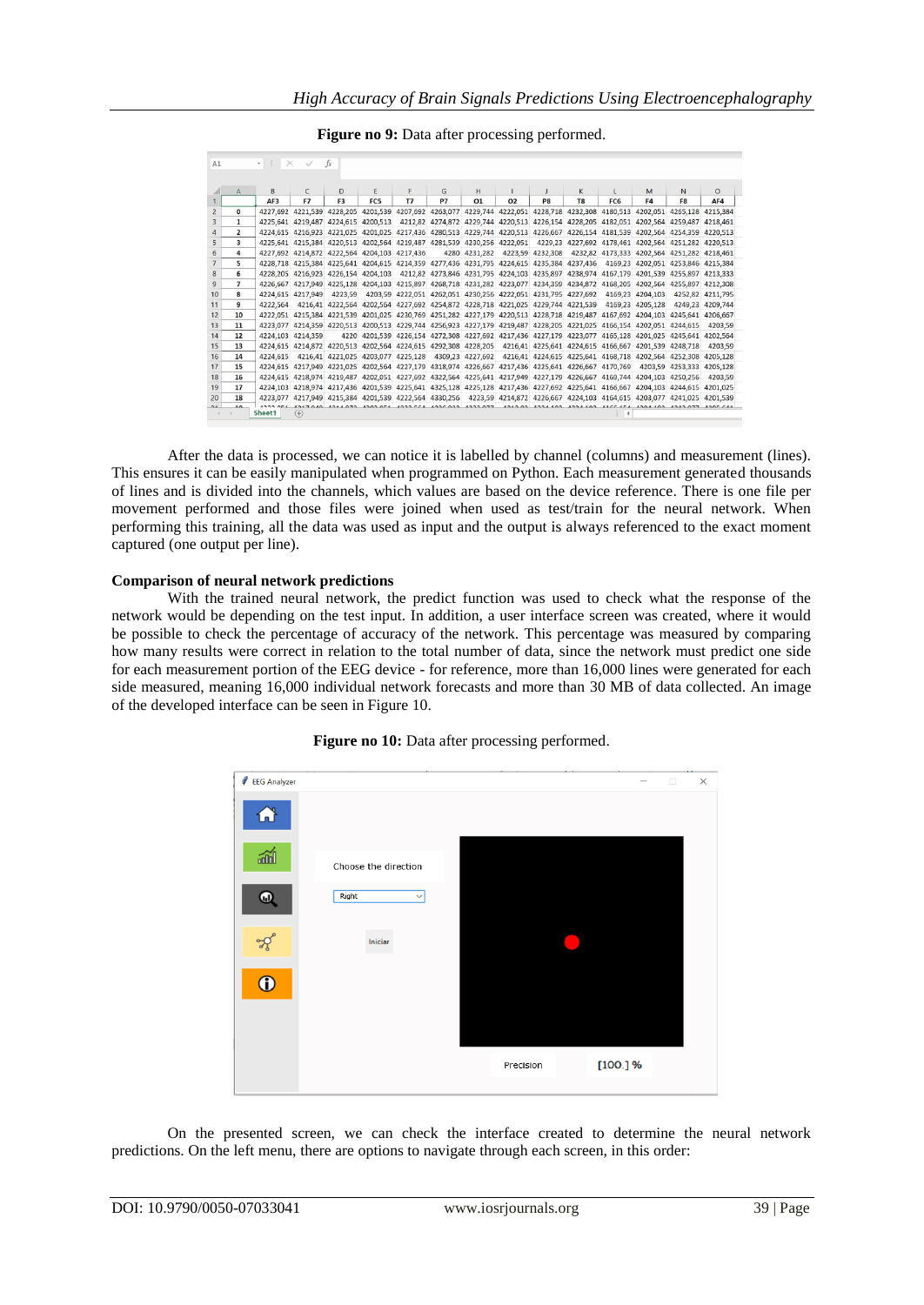- Home: Initial screen to input the data collected from the electroencephalography device;
- Data Processing: This screen is used to start applying the processes implemented to modify data for a better output on the neural network;
- Network training: To start the training of the neural work based on the preprocessed data.
- Predictions: To select a movement and check what is the precision of the neural network when predicting that movement.
- Information: Screen presenting the interface information such as version, author and university.

When predicting on figure 10, user have an input box to choose which movement will be predicted. When the process starts, the red circle moves to the side predicted by the neural network, and when it is over the precision is displayed on the screen.

During the next section, the results of the network forecasts will be presented, allowing an analysis in relation to the precision of the obtained output.

## **III. Result**

During the development of this research for the treatment of signals obtained via electroencephalogram, an application was developed, and this application can predict, with the help of an artificial neural network, the movements made during the data capture. The development obtained can be analyzed in relation to three points:

- Technical performance analysis: To check if it would be possible, within technical limitations, for the project to function properly and within its specifications;
- Financial feasibility analysis: To verify that, even with good functionality, the project will not become too expensive to be valid;
- Analysis of performance in relation to time: To verify that the project would not take too long to be executed, in order to make it unfeasible or impossible.

Therefore, the topics mentioned above are analyzed below, highlighting possible advantages and disadvantages and raising points of improvement to be mentioned later.

The first step to be analyzed in this section of the work will be technical performance, thus verifying whether it was technically possible to achieve the objectives defined during the project. It is verified, therefore, that according to the references studied and the base projects consulted, the work is technically feasible, since the steps carried out using open programming libraries and well-known languages. Python programming makes it possible to use a wide variety of libraries and therefore applications that can be developed. The use of the computer adds several possibilities and one of these was used, Visual Studio Code, having several tools suitable for the execution of the project, being free and configurable together with Python. This combination of tools and the fundamentals, logics and methods of the programming language used provide elements that make the elaboration of this project possible.

For the analysis of financial viability, it is possible to verify that the project does not prove to be cheap, since, as previously mentioned, it uses adaptable devices and has expensive resources, such as the EEG cap, available at the university where the project was carried out, and the computer. In the case of purchasing the equipment for the elaboration of the entire project from scratch, it would still not characterize a work with high cost, since only the cap would be specific for this application, while the computer could be used for other applications, even in the health area. Regarding the use in this project, the necessary set for the application and execution of the desired objectives is found to be viable.

Finally, for the analysis of time, it is concluded that this would be the biggest limitation of the project. During the methodology and the analysis of results, the time required for a complete data forecast (sum of reading, processing and forecasting times by computer) was verified. In addition, the time taken to assemble the equipment is 5 minutes during the data collection and export to CSV files. The table 4 presents how much time was required for each task.

| TWO IIO OF THIS TOT CACH SLOD. |                                                  |  |  |  |  |
|--------------------------------|--------------------------------------------------|--|--|--|--|
| Step                           | Average time                                     |  |  |  |  |
| Data collect                   | $100,354$ s + 5 minutes for preparing the device |  |  |  |  |
| Data reading                   | 58,537 s                                         |  |  |  |  |
| Data training                  | $1092,905$ s                                     |  |  |  |  |
| Neural network training        | 7,333 s                                          |  |  |  |  |
| Neural network predictions     | $0.0722$ s                                       |  |  |  |  |
| Total                          | $1.559.2$ s = 25.986 min                         |  |  |  |  |

|  | Table no 5: Time for each step. |  |  |  |  |  |
|--|---------------------------------|--|--|--|--|--|
|--|---------------------------------|--|--|--|--|--|